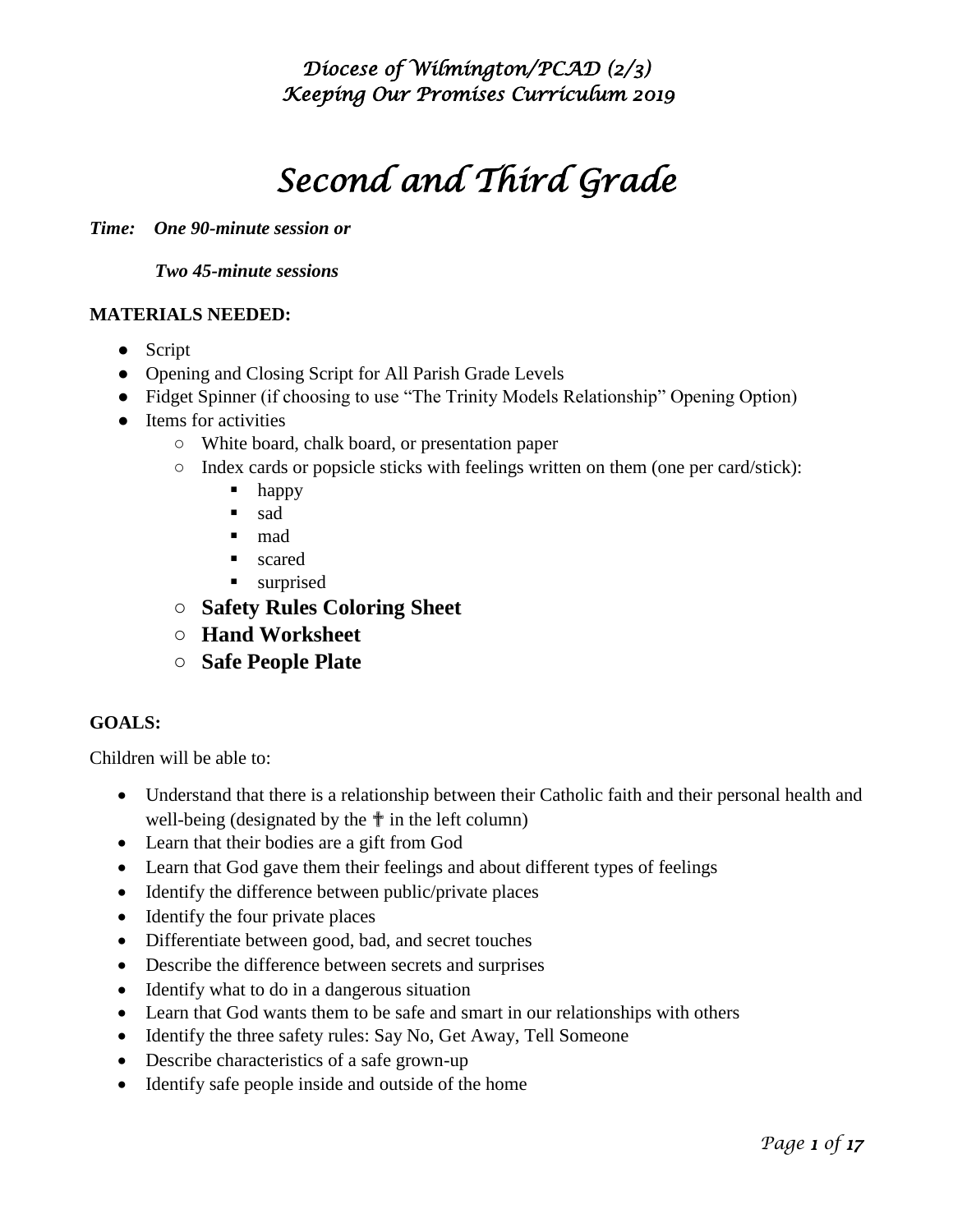# *Diocese of Wilmington/PCAD (2/3) Keeping Our Promises Curriculum 2019 Second and Third Grade Script*

| <i><b>Objectives</b></i>                       | Notes | Scrípt                                                                                                                                                                                                                                                                                                                                                                                                                                                                       |
|------------------------------------------------|-------|------------------------------------------------------------------------------------------------------------------------------------------------------------------------------------------------------------------------------------------------------------------------------------------------------------------------------------------------------------------------------------------------------------------------------------------------------------------------------|
|                                                | ╉     | Our bodies are a gift from God, and God wants us to be safe and<br>to make good choices. Today, we are going to talk about the ways<br>we can be safe.<br>Now, before I go any further, if at any time I say something that<br>is confusing to you, please raise your hand so that I can explain it<br>again so you understand it better.<br>What are some ways you know how to stay safe?<br>[Take answers. Be sure to include the following:]<br>Use a seatbelt in the car |
|                                                |       | Wear a helmet when you ride a bike or scooter<br>You do not answer the door when you are home alone<br>(could be someone you do not know)<br>You do not leave the house without permission<br>Keep your hands to yourself                                                                                                                                                                                                                                                    |
| <b>Identify different</b><br>types of feelings |       | That is great; you already know lots of ways to be safe. Now we<br>are going to talk about some other ways to keep our bodies safe.                                                                                                                                                                                                                                                                                                                                          |
|                                                |       | An important part of being safe is knowing what feelings are and<br>how you and others are feeling.                                                                                                                                                                                                                                                                                                                                                                          |
|                                                | ╉     | God gave us our feelings to help us to respond to other people and<br>situations.                                                                                                                                                                                                                                                                                                                                                                                            |
|                                                |       | We all have lots of feelings – all your feelings are important, and<br>all your feelings are okay to share with other people.                                                                                                                                                                                                                                                                                                                                                |
|                                                |       | Your feelings are not good or bad.                                                                                                                                                                                                                                                                                                                                                                                                                                           |
|                                                |       | It is the way you express them that makes them helpful or<br>harmful.                                                                                                                                                                                                                                                                                                                                                                                                        |
|                                                |       | We all express our feelings, usually without thinking about it.<br>How do you express or show the following feelings?<br>happy<br>sad<br>excited<br>frustrated<br>scared                                                                                                                                                                                                                                                                                                     |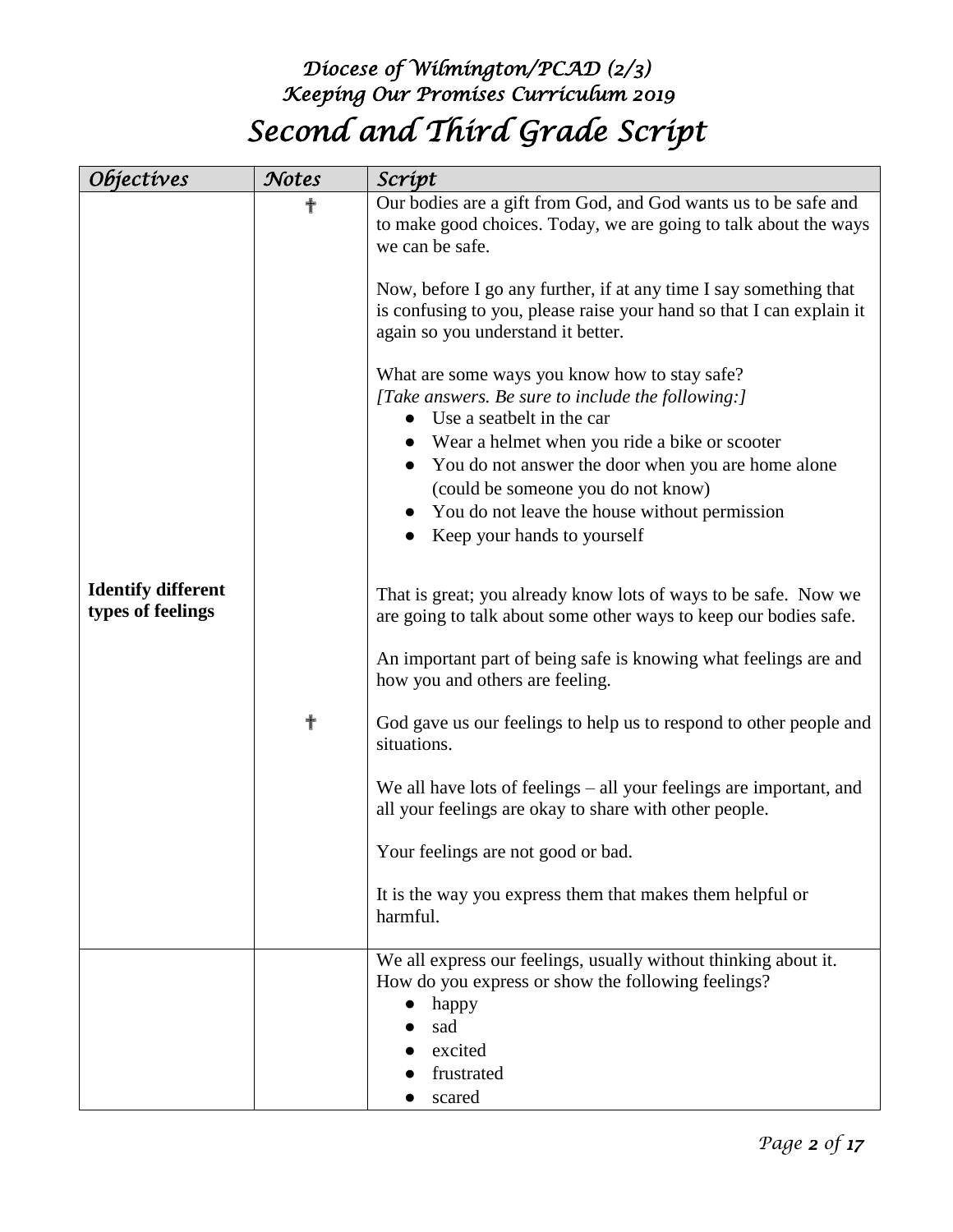| <i><b>Objectives</b></i> | Notes                  | Scrípt                                                                                                                                                                                                                                                                                                                                      |
|--------------------------|------------------------|---------------------------------------------------------------------------------------------------------------------------------------------------------------------------------------------------------------------------------------------------------------------------------------------------------------------------------------------|
|                          | ╋                      | It is important to remember it is okay to have your feelings, show<br>them, and share them. God wants us to share our feelings in the<br>right way, respecting ourselves and others.                                                                                                                                                        |
|                          |                        | If you are excited about a fun activity you are about to do, and<br>you are smiling at everyone, that is an okay way to express<br>yourself. But, if you are really excited, and you are jumping up<br>and down on the couch, is that an okay way to express yourself?<br>No!                                                               |
|                          |                        | If you are mad and you punch a pillow that is an okay way to<br>express your feeling. What if you are mad and punch another<br>person? Is that an okay way to express being mad? No! Is it<br>okay to be mad or angry? Yes, it is okay to feel mad, but it is<br>important to express your anger in a way that is not hurtful to<br>others. |
|                          |                        | Who knows what the "uh-oh" feeling is? Some people describe it<br>as getting butterflies in your tummy. Sometimes your heart beats<br>fast and you get hot. These are all ways your body is telling you<br>something is wrong, and you need to get help. When you get the<br>"uh-oh" feeling, it is time to pause and talk to someone.      |
|                          | ╉                      | God gave us this feeling as a gift. It is an alarm to tell you that<br>you need to do something.                                                                                                                                                                                                                                            |
|                          |                        | Lots of times we get the "uh-oh" feeling when we are scared.                                                                                                                                                                                                                                                                                |
|                          |                        | How do you feel when you are in a dark room or when you get<br>lost at the store or park? [Some children will use many other<br>feelings besides scared. Be sure to say you would feel scared if<br>no one identifies that.]                                                                                                                |
|                          |                        | Being scared is a very important feeling. I call it a super feeling.<br>You feel scared for an important reason; do you know what that<br>is? Just like the "uh-oh" feeling, it is your body's way of telling<br>you something is wrong and that you need to either get away or<br>get help.                                                |
|                          | ╬                      | That is the alarm that God created you with. It is your body's way<br>of alerting you to do something.<br>It is important to know when you are scared so you can keep safe.                                                                                                                                                                 |
|                          | Optional<br>Activities | <b>Feelings Charade</b>                                                                                                                                                                                                                                                                                                                     |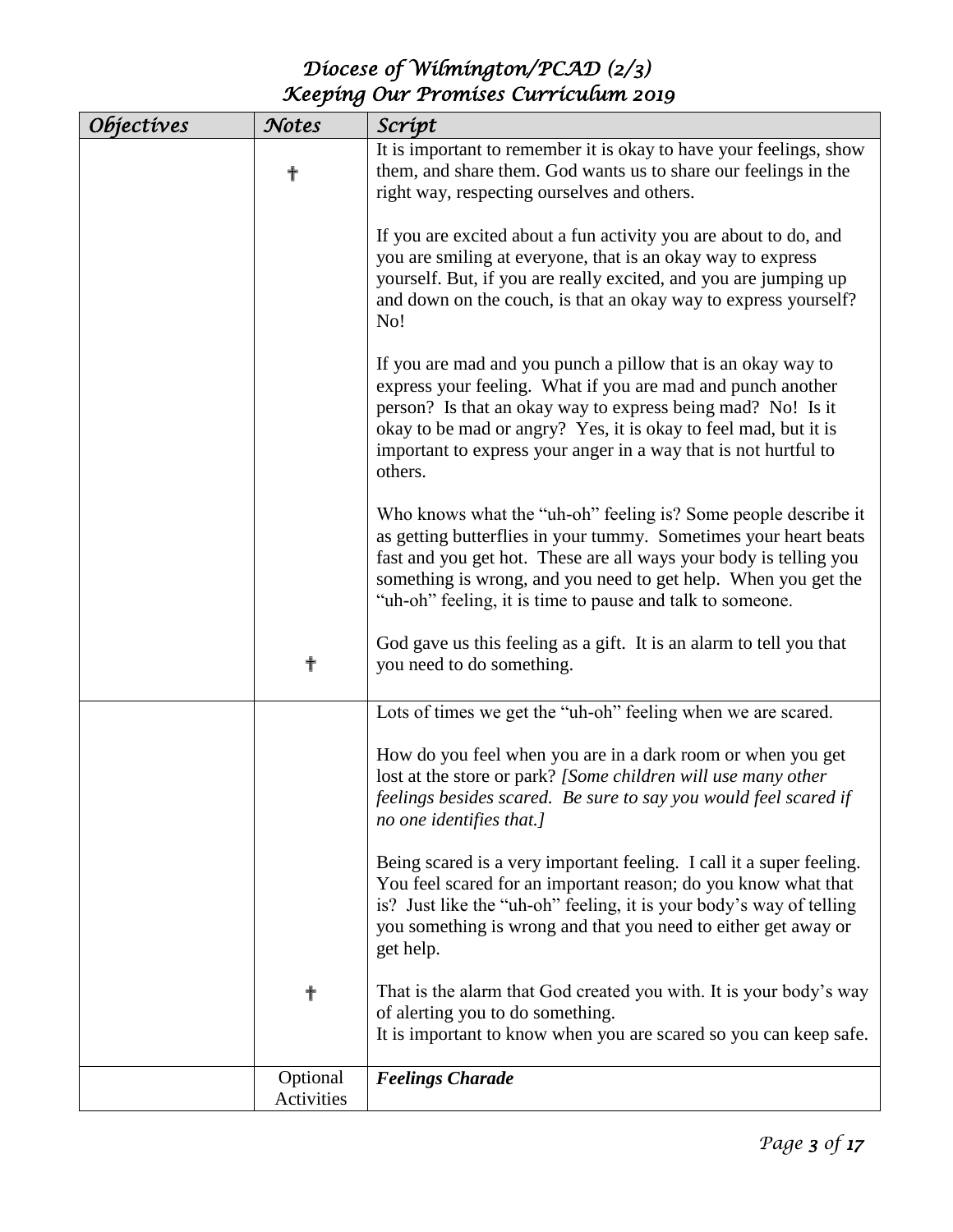| Objectives                                                           | Notes                                      | Scrípt                                                                                                                                                                                                                                                             |
|----------------------------------------------------------------------|--------------------------------------------|--------------------------------------------------------------------------------------------------------------------------------------------------------------------------------------------------------------------------------------------------------------------|
|                                                                      | Requires<br>Prep Work                      | Write five or six feelings on an index card or popsicle stick. Ask<br>for a volunteer to pick one and act out that feeling on the<br>card/popsicle stick. Ask other children to guess the feeling. The<br>child who guesses correctly gets to choose the next one. |
|                                                                      |                                            | It is very important for you to talk to safe adults or grown-ups<br>about your feelings. When you are feeling sad, angry, or scared,<br>it is important to share those feelings with a safe adult so that he<br>or she can help you.                               |
|                                                                      |                                            | It is important to let safe grown-ups know how you are feeling -<br>not just when you are mad, frustrated, scared, or sad - but also<br>when you are happy, proud, excited, and joyful.                                                                            |
|                                                                      |                                            | The more that you share your feelings, the more that safe adults<br>get to know you and can help you when you need it.                                                                                                                                             |
| <b>Identify the three</b><br>safety rules: Say<br>No, Get Away, Tell | Activity:<br><b>Safety</b><br><b>Rules</b> | There are other things we need to talk about when we are learning<br>how to keep our bodies safe.                                                                                                                                                                  |
| <b>Someone</b>                                                       | <b>Coloring</b><br><b>Sheet</b>            | [Give students Safety Rules Coloring Sheet. Ask children<br>to color.]                                                                                                                                                                                             |
|                                                                      |                                            | One of the ways we can keep our bodies safe is to know our<br>safety rules. You can use these safety rules anytime someone is<br>hurting you, giving you a bad touch, being mean to you, or<br>making you feel bad.                                                |
|                                                                      |                                            | The three safety rules are:                                                                                                                                                                                                                                        |
|                                                                      |                                            | Say, "No!"<br>Get away if you can                                                                                                                                                                                                                                  |
|                                                                      |                                            | Tell someone                                                                                                                                                                                                                                                       |
|                                                                      |                                            | Telling a safe grown-up is the most important rule. It is important<br>to tell a grown-up, so he or she can help you and keep you safe.                                                                                                                            |
|                                                                      |                                            | Ask children to repeat the rules.                                                                                                                                                                                                                                  |
|                                                                      |                                            | Say "No!"<br>There are lots of ways to say "No!"                                                                                                                                                                                                                   |
|                                                                      |                                            | Sometimes we need to use a big, loud voice to let the person<br>know we do not like what they are doing, and they need to stop.                                                                                                                                    |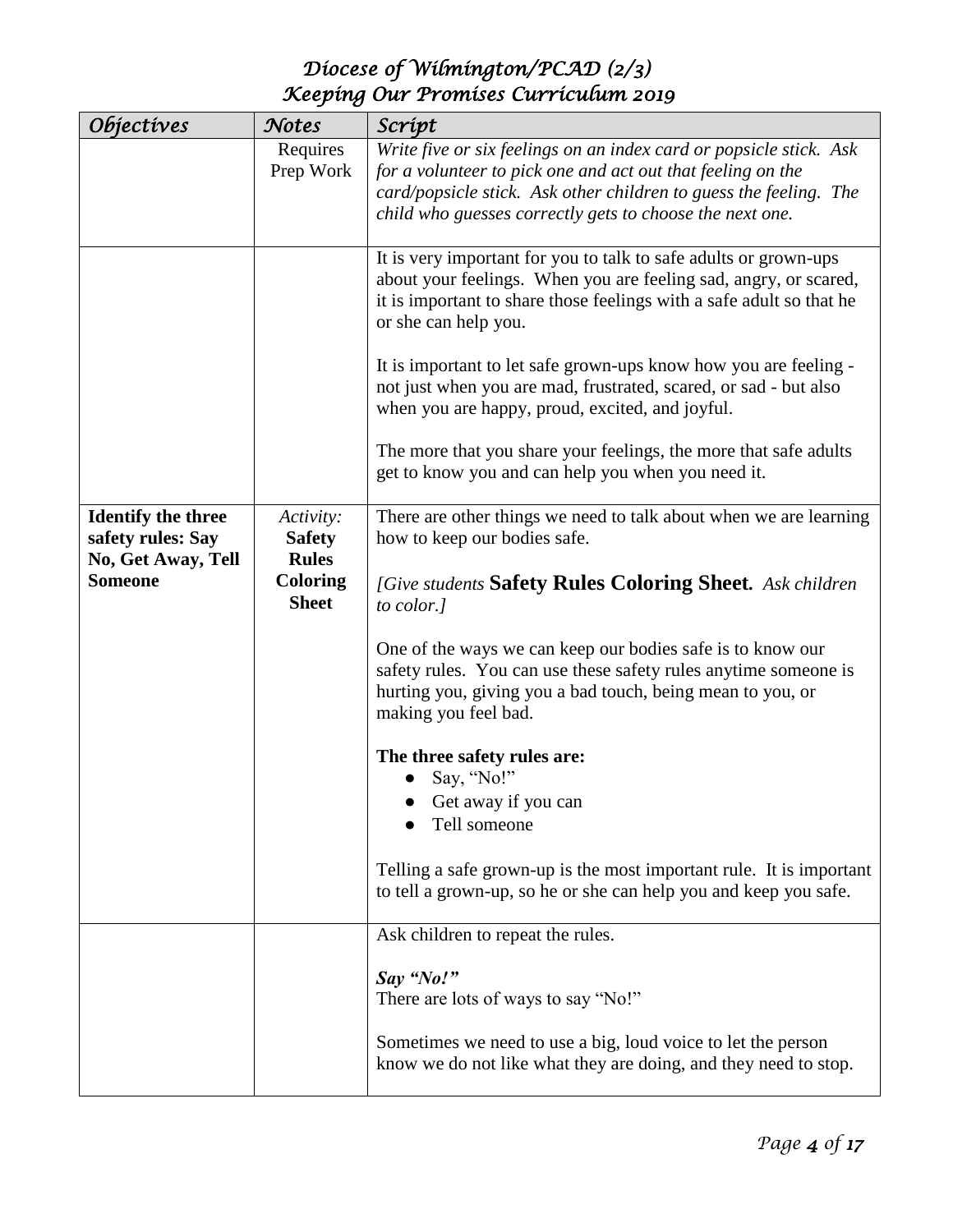| <i>Objectives</i> | Notes                   | Scrípt                                                                                                                                                                                                    |
|-------------------|-------------------------|-----------------------------------------------------------------------------------------------------------------------------------------------------------------------------------------------------------|
|                   |                         | In some situations, you might not be able to say "No!", and this is<br>okay. You might be too scared to say it out loud, but you can still<br>say it to yourself. No one has the right to hurt you.       |
|                   |                         | Get Away<br>Just like there are lots of ways to say "No!" there are also lots of<br>ways to get away.                                                                                                     |
|                   |                         | You can walk, run, skip, jog, hop, whatever seems best. Just try<br>your best to get away from any person that is making you feel bad<br>as soon as you can.                                              |
|                   |                         | In some situations, you might not be able to get away and this is<br>okay too. It might not be safe to get away, you might be scared or<br>have no place to go. Get away from the person when it is safe. |
|                   |                         | <b>Tell Someone</b><br>Make sure the person that you tell is a safe adult; someone you<br>know well and trust.                                                                                            |
|                   |                         | Tell someone who that person was and what that person did.                                                                                                                                                |
|                   |                         | Tell someone why you had to say "No!" and why you had to get<br>away.                                                                                                                                     |
|                   |                         | The most important rule is to tell someone as soon as you can.<br>Even if you cannot get away from a person or situation, you can<br>still always choose to tell a safe adult later about what happened.  |
|                   |                         | You want to tell a safe grown-up who can help you. It is never too<br>late to tell!                                                                                                                       |
|                   | Optional<br>Activities: | [Distribute Hand Worksheet.                                                                                                                                                                               |
|                   | Year 1<br>Presentation  | Then, ask them to tell you different ways they can say "No!" to<br>any unwanted touch. Write these on a board or large piece of<br>paper.                                                                 |
|                   |                         | Then, ask the children to write one example on each finger.]                                                                                                                                              |
|                   |                         | Examples:<br>No thank you<br>$\bullet$<br>You are too close                                                                                                                                               |
|                   |                         | I do not want a kiss/hug today<br>Get away from me                                                                                                                                                        |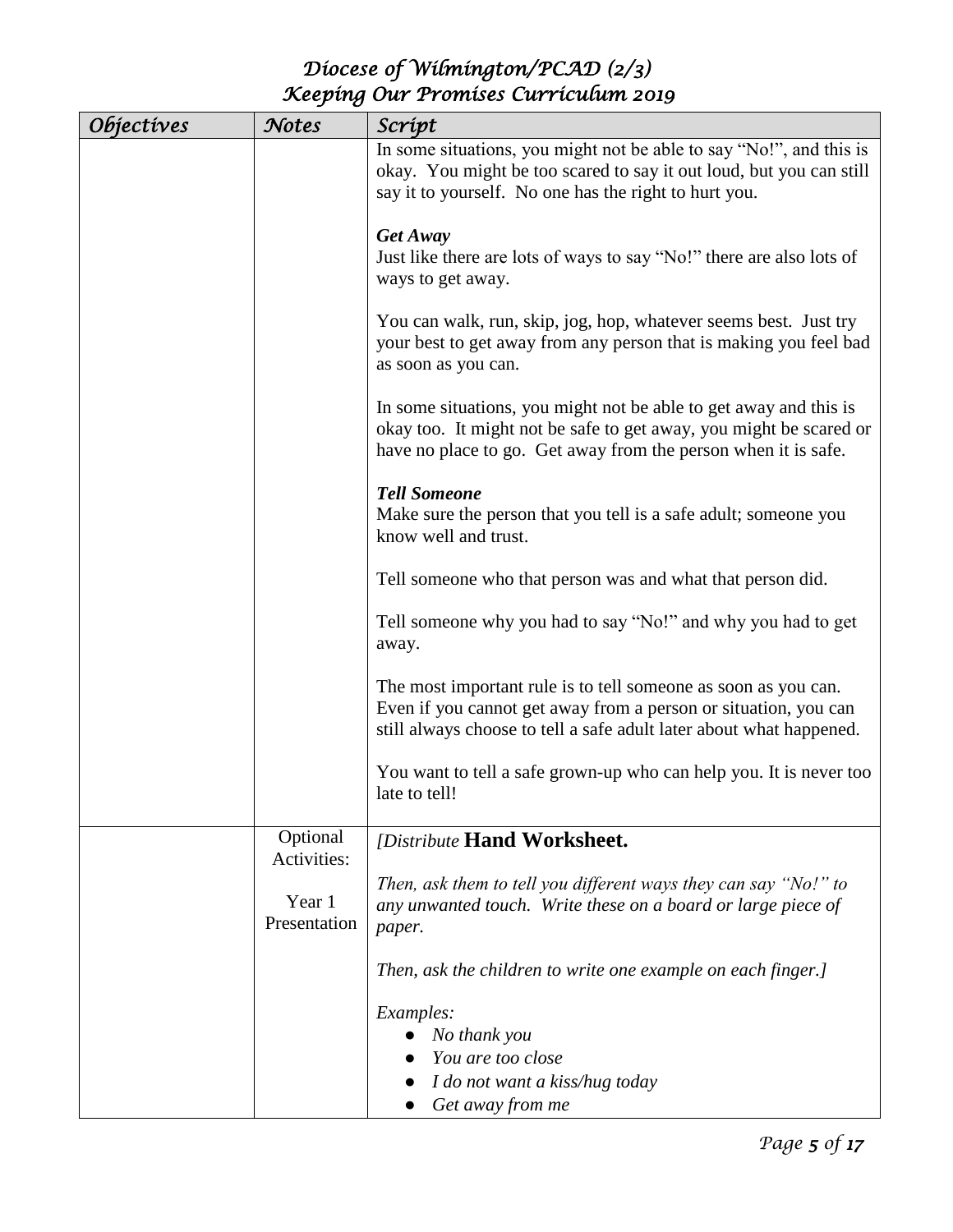| <i><b>Objectives</b></i>                  | Notes                  | Scrípt                                                                                                                                                                                                                                                                                  |
|-------------------------------------------|------------------------|-----------------------------------------------------------------------------------------------------------------------------------------------------------------------------------------------------------------------------------------------------------------------------------------|
|                                           |                        | I do not like that                                                                                                                                                                                                                                                                      |
|                                           |                        | That hurts me                                                                                                                                                                                                                                                                           |
|                                           |                        | Remind them to:                                                                                                                                                                                                                                                                         |
|                                           |                        | Say it loudly                                                                                                                                                                                                                                                                           |
|                                           |                        | Like they mean it                                                                                                                                                                                                                                                                       |
|                                           |                        | With confidence                                                                                                                                                                                                                                                                         |
|                                           |                        | Then, ask the children to color the rest of the hand red.                                                                                                                                                                                                                               |
|                                           |                        | <i><b>[Distribute Hand Worksheet.</b></i>                                                                                                                                                                                                                                               |
|                                           | Year 2<br>Presentation | Ask the children to write examples of when they need to say<br>"No!" on each finger. These are times we need to say "No!"<br>loudly and assertively to let the person know they are hurting us<br>or doing something we do not like or feel comfortable with and<br>they need to stop.] |
|                                           |                        | Examples could include:<br>Hitting                                                                                                                                                                                                                                                      |
|                                           |                        | Yelling                                                                                                                                                                                                                                                                                 |
|                                           |                        | Kicking                                                                                                                                                                                                                                                                                 |
|                                           |                        | Pulling hair                                                                                                                                                                                                                                                                            |
|                                           |                        | Hugging or kissing                                                                                                                                                                                                                                                                      |
|                                           |                        | Standing too close                                                                                                                                                                                                                                                                      |
|                                           |                        | Hurting us                                                                                                                                                                                                                                                                              |
|                                           |                        | Asking to look at or touch your private places                                                                                                                                                                                                                                          |
|                                           |                        | Asking us to touch someone else's private places                                                                                                                                                                                                                                        |
|                                           |                        |                                                                                                                                                                                                                                                                                         |
|                                           |                        | Then, ask the children to color the rest of the hand red.                                                                                                                                                                                                                               |
| <b>Identify the</b><br>difference between |                        | We all have two types of places on our bodies: public places and<br>private places.                                                                                                                                                                                                     |
| public/private<br>places                  |                        | Public places are places that people may touch without asking us<br>for permission first, and that can be okay.                                                                                                                                                                         |
|                                           |                        | Someone may pat you on the back, give you a high-five, or hold<br>your hand.                                                                                                                                                                                                            |
|                                           |                        | We also have private places on our bodies. Does anyone<br>remember how many private places we all have on our bodies?                                                                                                                                                                   |
|                                           |                        | [Note: If a child says "all our places are private", say:                                                                                                                                                                                                                               |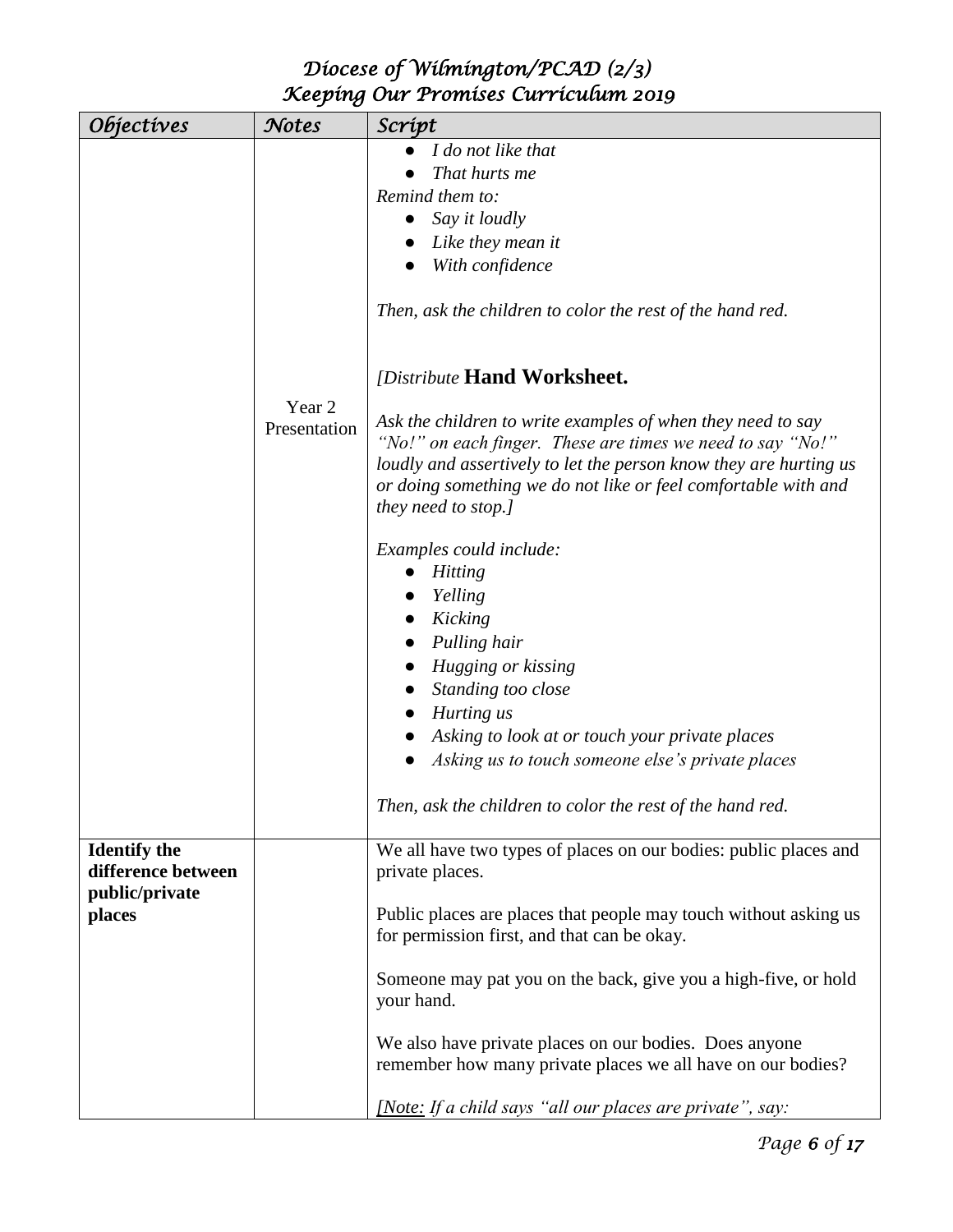| <i><b>Objectives</b></i>              | Notes | Scrípt                                                                                                                                                                                                                                                                                                                 |
|---------------------------------------|-------|------------------------------------------------------------------------------------------------------------------------------------------------------------------------------------------------------------------------------------------------------------------------------------------------------------------------|
| <b>Identify the four</b>              |       | "That's a very good point! We have the right to decide who gets<br>to touch us, and how they touch us. So, if $I$ do not want a kiss or<br>hug from my grandmother, it is okay to say 'No thanks, Grammy,<br>I do not feel like a hug today.'"]<br>But there are places on our bodies that are so special we call them |
| private places                        |       | private places.                                                                                                                                                                                                                                                                                                        |
|                                       |       | <b>OR</b>                                                                                                                                                                                                                                                                                                              |
|                                       |       | If child says: "Boys have three, and girls have four" (or some<br>variation of this concept), say: "You know, many people think<br>that, but actually, boys and girls have the same number of private<br>places."                                                                                                      |
|                                       |       | Everyone has four private places on their bodies.<br>Whether you are a boy, girl, adult, or child, you have four private<br>places.                                                                                                                                                                                    |
|                                       |       | The first is your mouth, the second is your chest. The third and<br>fourth are areas covered by your underwear.                                                                                                                                                                                                        |
|                                       |       | Your mouth is a private place because you get to choose who you<br>give a kiss to and who kisses you.                                                                                                                                                                                                                  |
| <b>Private Places</b><br><b>Rules</b> |       | Our private places on our bodies are so special, we keep them<br>covered and have two very important rules for them:<br>1. No one should touch your private places.<br>2. You should not touch anyone else's private places.                                                                                           |
|                                       |       | There are only two reasons that it might be okay for someone to<br>touch or look at your private places.                                                                                                                                                                                                               |
|                                       |       | One reason is to keep you clean.                                                                                                                                                                                                                                                                                       |
|                                       |       | Like when you were a baby, and someone changed your diaper,<br>that person did that to keep you clean.                                                                                                                                                                                                                 |
|                                       |       | Babies also need someone to wash them so their bodies are clean.<br>Then, as you started growing up, your grown-up helped you in the<br>bathroom or helped you take a bath or shower. That grown-up<br>helped you learn how to clean your body.                                                                        |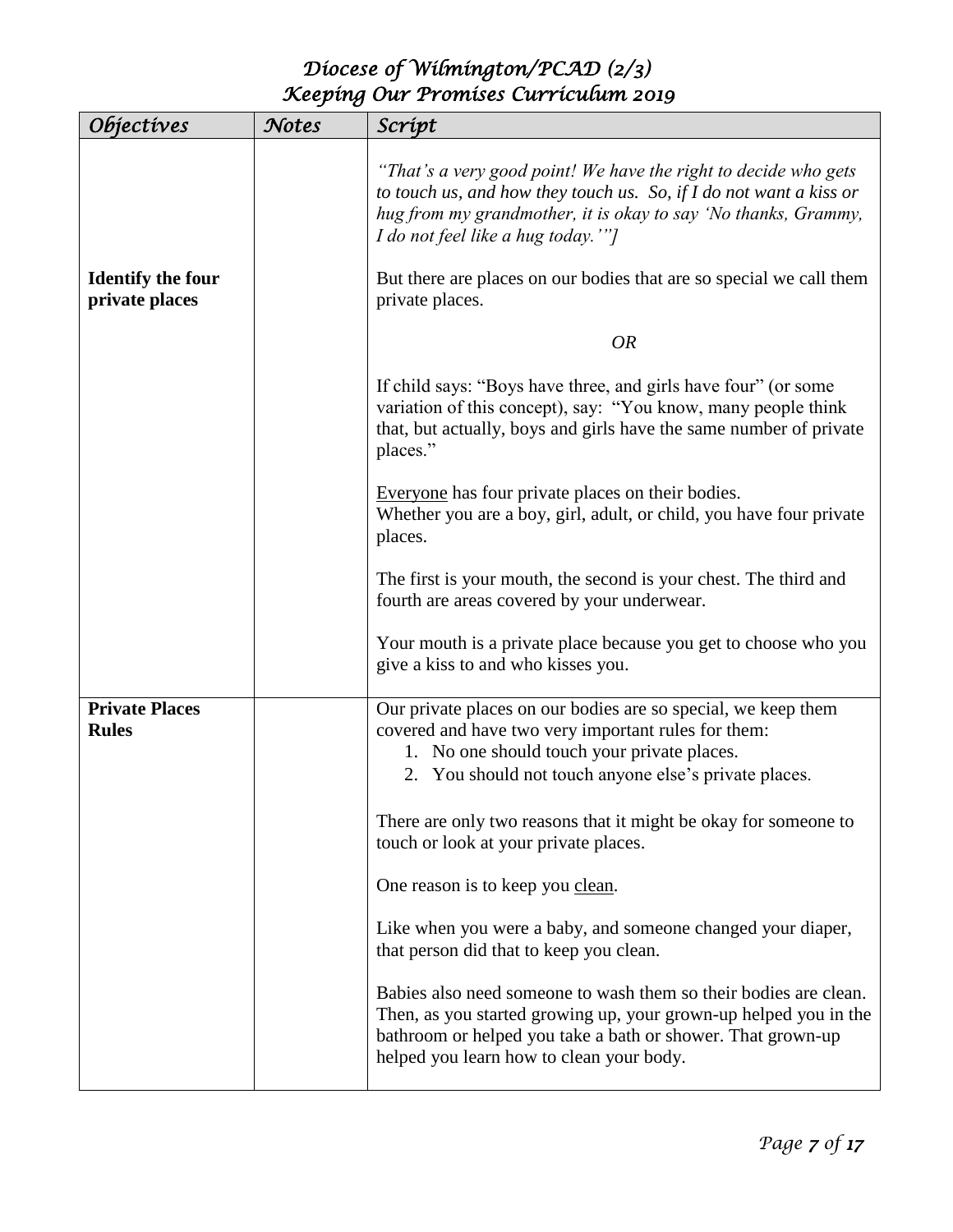| <i><b>Objectives</b></i>                                         | Notes | Scrípt                                                                                                                                                                                                                                                                                                                                                                                  |
|------------------------------------------------------------------|-------|-----------------------------------------------------------------------------------------------------------------------------------------------------------------------------------------------------------------------------------------------------------------------------------------------------------------------------------------------------------------------------------------|
|                                                                  |       | Now, you may not need that much help because you know how to<br>wash your body. Someone may need to check to make sure you<br>did not miss a spot, or all the shampoo is out of your hair, and that<br>is okay. That person is checking to make sure your body is getting<br>clean the way it needs to get clean until you are old enough to do<br>it by yourself.                      |
|                                                                  |       | The second reason it may be okay for someone to touch or look at<br>your private places is to keep you healthy.                                                                                                                                                                                                                                                                         |
|                                                                  |       | When you go to the doctor or hospital, someone may have to<br>touch or look at your private places to keep your body healthy. If<br>you have a rash on your bottom, someone might need to look at<br>the rash and put medicine on your bottom. That person needs to<br>make sure you are healthy, make sure you will stay healthy, and<br>make sure you are growing the way you should. |
|                                                                  |       | You should ALWAYS have a safe grown-up in the room with<br>you when you visit the doctor.                                                                                                                                                                                                                                                                                               |
|                                                                  |       | As we said earlier, if you do not like a touch someone is giving<br>you or do not want that touch, it is okay for you to say no.                                                                                                                                                                                                                                                        |
|                                                                  |       | It is your body, and you decide which touches are okay and which<br>touches are not okay.                                                                                                                                                                                                                                                                                               |
|                                                                  |       | Let's talk some more about touches.                                                                                                                                                                                                                                                                                                                                                     |
| <b>Differentiate</b><br>between good, bad,<br>and secret touches |       | There are three kinds of touches - good touches, bad touches, and<br>secret touches.                                                                                                                                                                                                                                                                                                    |
|                                                                  | †     | Good touches are touches that make us happy. These are touches<br>that we do not mind getting from someone or giving to someone<br>else. These are ways that God has given us to show our love for<br>others!                                                                                                                                                                           |
|                                                                  |       | Can you name a touch you like to give or get? [Get three<br>examples. Examples could include hugs, kisses, high fives, pats<br>on the back, or tickles.]                                                                                                                                                                                                                                |
|                                                                  |       | There are also bad touches.                                                                                                                                                                                                                                                                                                                                                             |
|                                                                  |       | Bad touches are touches that may hurt us.<br>They are any kind of touch that we do not want to give to<br>someone or we do not want someone giving to us.                                                                                                                                                                                                                               |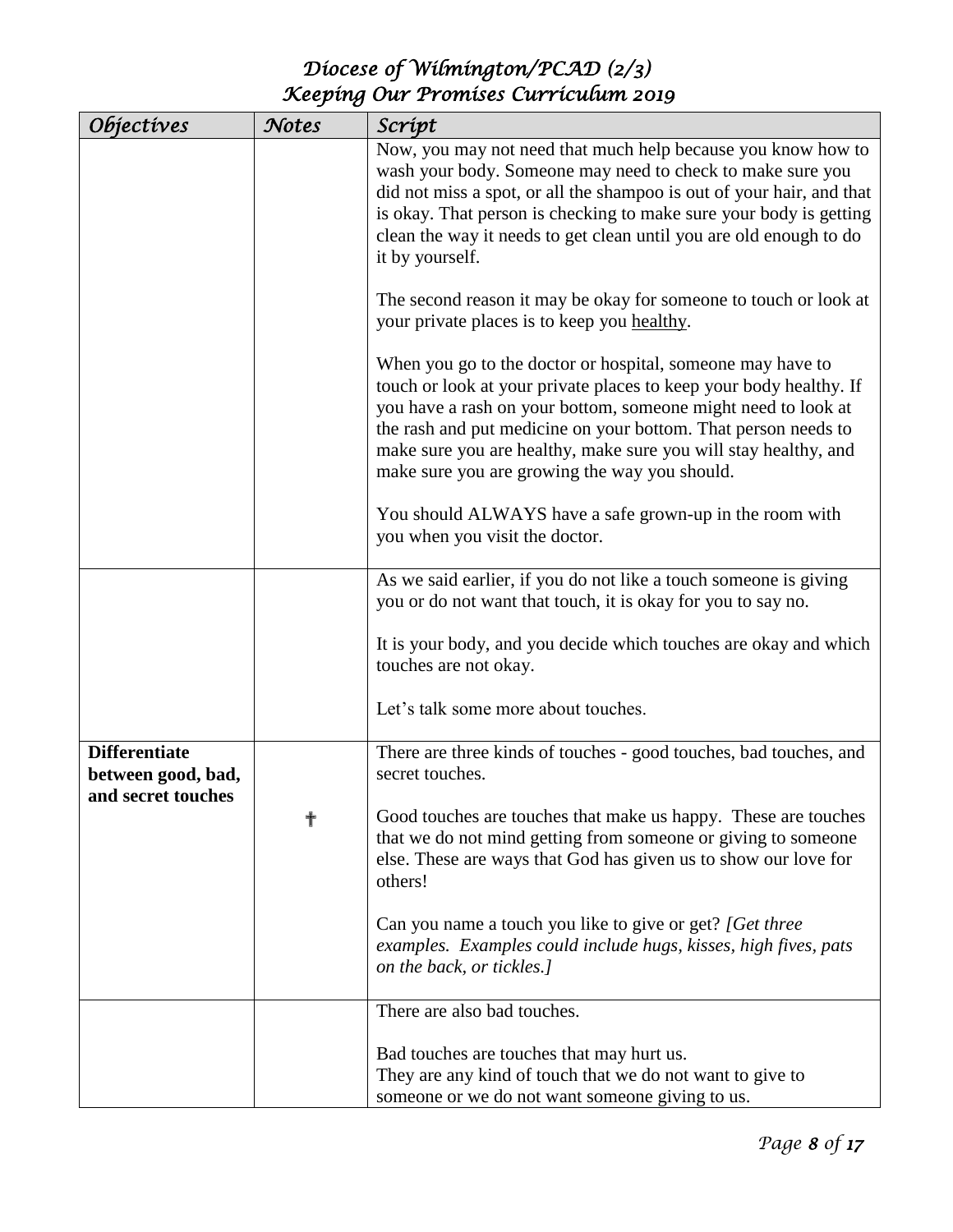| Objectives | Notes                             | Scrípt                                                                                                                                                                                                                        |
|------------|-----------------------------------|-------------------------------------------------------------------------------------------------------------------------------------------------------------------------------------------------------------------------------|
|            |                                   | Can you name a touch you do not like to get and should not give?<br>[Get three examples. Examples could include hitting, kicking,<br>biting, punching or touching your private places.]                                       |
|            | ╬                                 | Is this the way that God wants us to treat others? No! God wants<br>us to treat others with kindness and respect.                                                                                                             |
|            |                                   | [If a child says, "touching your private places", say: "That is<br>definitely a touch we do not want to give and might not like to get.<br>We have another name for that kind of touch we will talk about in<br>one minute."] |
|            |                                   | You can decide which touch is a good touch and which is a bad<br>touch for you. You can even change your mind about a touch.                                                                                                  |
|            |                                   | How many of you like to be tickled? Yes, tickling can be lots of<br>fun. But, have you ever been tickled too much? I have been<br>tickled so much that I could not breathe.                                                   |
|            |                                   | When that happens, that touch becomes bad because it does not<br>feel good anymore.                                                                                                                                           |
|            |                                   | Is it okay to tell the person to stop? Yes!!                                                                                                                                                                                  |
|            |                                   | The next type of touch we are going to talk about is called a<br>secret touch.                                                                                                                                                |
|            |                                   | A secret touch is any touch someone gives you and then tells you<br>to keep it a secret.                                                                                                                                      |
|            |                                   | [Note: If someone mentioned touching a private place earlier,<br>say: "Remember when we said touching a private place was a<br>bad touch, and I said we have another name for it? This is it!"]                               |
|            |                                   | A secret touch could be if someone touches your private places,<br>or wants you to touch his or her private places, and does not want<br>you to tell anyone.                                                                  |
|            |                                   | A secret touch could also be if someone hit you so hard, you had<br>a bruise on your body, and that person said, "You better not tell!"                                                                                       |
|            | Thumbs Up/<br>Thumbs<br>Down Game | We are going to play a game. Did everyone bring their thumbs<br>today? Can I see them? Great! Can you give me a thumbs up?<br>Awesome! How about a thumbs down? Great!                                                        |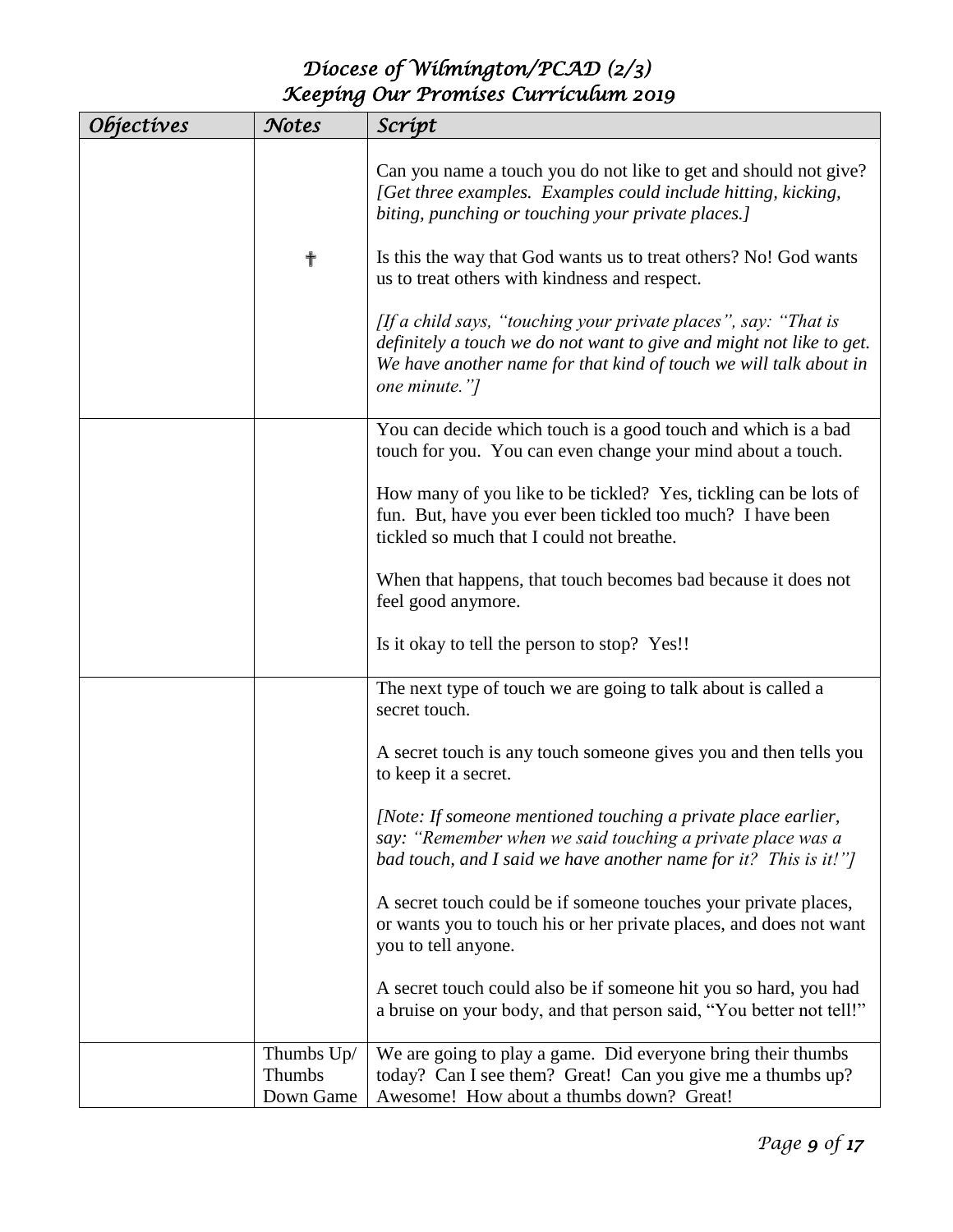| <i><b>Objectives</b></i> | Notes                                  | Scrípt                                                                                                                                                                                                                                                                                                                                   |
|--------------------------|----------------------------------------|------------------------------------------------------------------------------------------------------------------------------------------------------------------------------------------------------------------------------------------------------------------------------------------------------------------------------------------|
|                          | Do the first<br>two and<br>then choose | I am going to give you an example, and you are going to put your<br>thumb up if it is okay. If it is not okay, you put your thumb<br>down. <i>[Demonstrate to ensure children know what to do.]</i>                                                                                                                                      |
|                          | one or two<br>from the<br>remaining    | Now this is a quiet game which means we are only using our<br>thumbs to give the answers – no talking! Are you ready?                                                                                                                                                                                                                    |
|                          | examples.                              | 1. Susie, who is six years old, goes to the dentist for her check-up.<br>Her mom is with her in the room, and the dentist needs to look at<br>and touch her mouth to make sure her teeth are healthy. Is this an<br>okay touch?                                                                                                          |
|                          |                                        | Thumbs up if this is an okay touch and thumbs down if it is not an<br>okay touch.                                                                                                                                                                                                                                                        |
|                          |                                        | Right! Thumbs up because the dentist is making sure she is<br>healthy, and her grown-up is there with her.                                                                                                                                                                                                                               |
|                          |                                        | 2. Maria went to her neighbor's house, and her neighbor touched<br>her private place for no good reason.                                                                                                                                                                                                                                 |
|                          |                                        | Thumbs up if that was an okay touch and thumbs down if was not<br>an okay touch.                                                                                                                                                                                                                                                         |
|                          |                                        | Right! Thumbs Down!<br>It is not okay - whether your neighbor is a grown-up or a child -<br>to touch anyone's private place unless he or she is keeping you<br>clean or healthy. It would be important for Maria to tell a safe<br>adult about what happened.                                                                            |
|                          |                                        | Very good! Now, let's try some more difficult examples.                                                                                                                                                                                                                                                                                  |
|                          |                                        | 3. Josephine fell off her bike and got cuts on her chest and<br>stomach. They were bleeding a lot, so Josephine's mom took her<br>to the doctor. Her mom was with her in the room, and the doctor<br>needed to look at the cut on her chest. Josephine needed stitches,<br>so the doctor had to touch her chest. Was that an okay touch? |
|                          |                                        | Thumbs up if that was an okay touch and thumbs down if it was<br>not an okay touch.                                                                                                                                                                                                                                                      |
|                          |                                        | Right! Thumbs up because her mom was in the room with her,<br>and the doctor did things to help Josephine get better and be<br>healthy.                                                                                                                                                                                                  |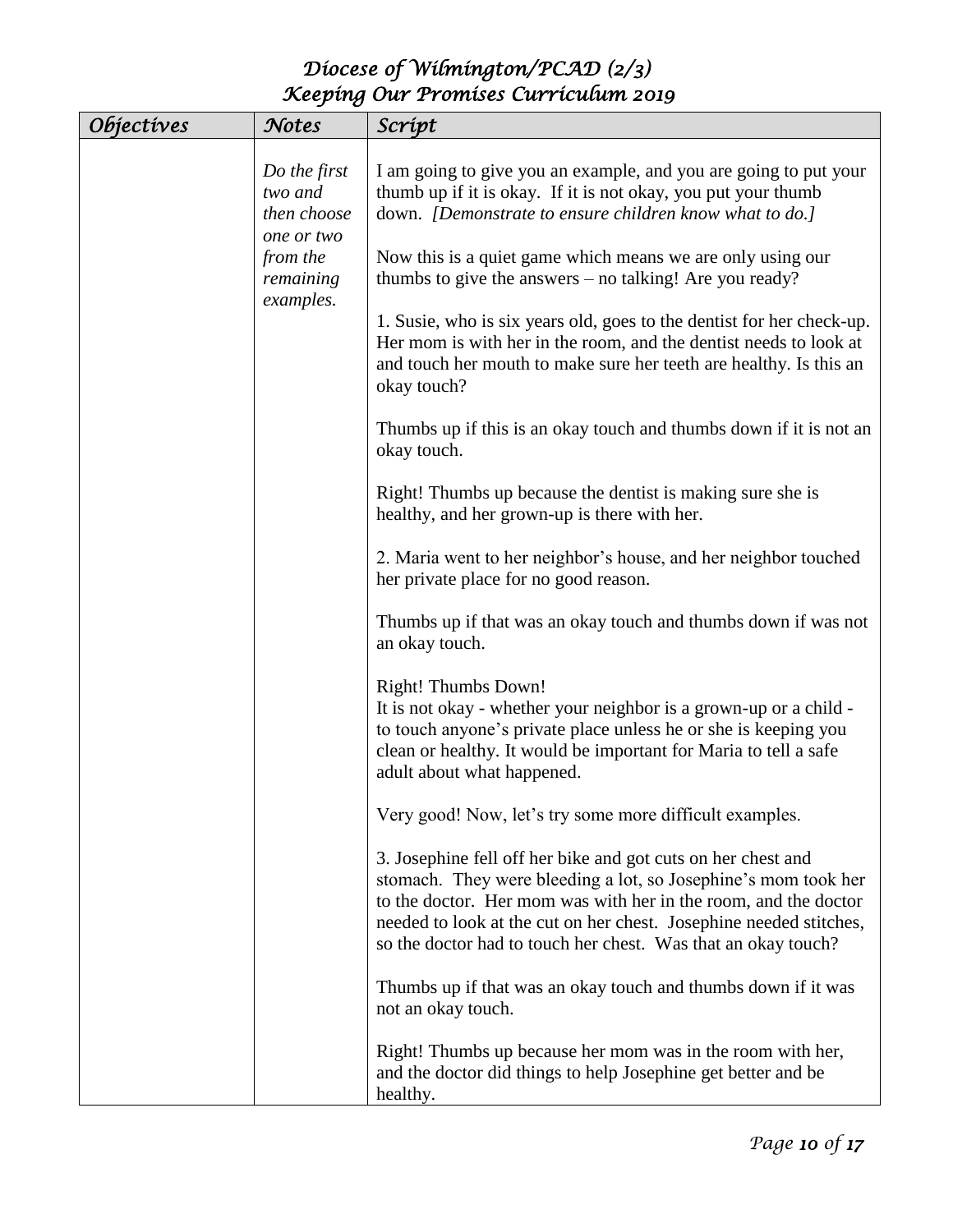| <i><b>Objectives</b></i>                       | Notes                                                   | Scrípt                                                                                                                                                                                                                                                                                                                |
|------------------------------------------------|---------------------------------------------------------|-----------------------------------------------------------------------------------------------------------------------------------------------------------------------------------------------------------------------------------------------------------------------------------------------------------------------|
|                                                |                                                         | 4. Maria went to her friend Charlie's house. Charlie's older<br>brother is often there. Today Maria, Charlie, and his brother were<br>sitting on the couch watching a movie. Charlie's brother put his<br>arm around Maria. This made Maria feel scared and<br>uncomfortable.                                         |
|                                                |                                                         | Thumbs up if this was an okay touch and thumbs down if this was<br>not an okay touch.                                                                                                                                                                                                                                 |
|                                                |                                                         | Right! Thumbs Down! This was not an okay touch. Maria felt<br>scared and uncomfortable.                                                                                                                                                                                                                               |
|                                                |                                                         | 5. When Frank's babysitter is leaving his house, she asks Frank<br>for a hug goodbye. Frank loves his babysitter and gives her a hug<br>goodbye.                                                                                                                                                                      |
|                                                |                                                         | Thumbs up if this is an okay touch, and thumbs down if this is not<br>an okay touch.<br>Right! Thumbs up! This is an okay touch because Frank knows<br>the person and is comfortable hugging her. She also asked Frank<br>for a hug and did not just hug him without asking, and she did not<br>force him to hug her. |
| <b>Describe the</b>                            |                                                         | Now, we are going to talk about secrets.                                                                                                                                                                                                                                                                              |
| difference between<br>secrets and<br>surprises | What is a secret? Right, something you should not tell. |                                                                                                                                                                                                                                                                                                                       |
|                                                |                                                         | Is there a difference between a secret and a surprise? Yes!                                                                                                                                                                                                                                                           |
|                                                |                                                         | Surprises are things that you keep to yourself for a short<br>time. They make you smile and feel happy. Surprises are<br>about something exciting or special you are waiting to<br>share.<br>Surprises may also be called good secrets. Surprises are<br>things that you do not mind having or keeping.               |
|                                                |                                                         | What are some examples of surprises? [Get two or three<br>examples and reiterate that these examples are kept for a short<br>time and make people happy when they find them out. (i.e.<br>birthday party; gift for someone)]                                                                                          |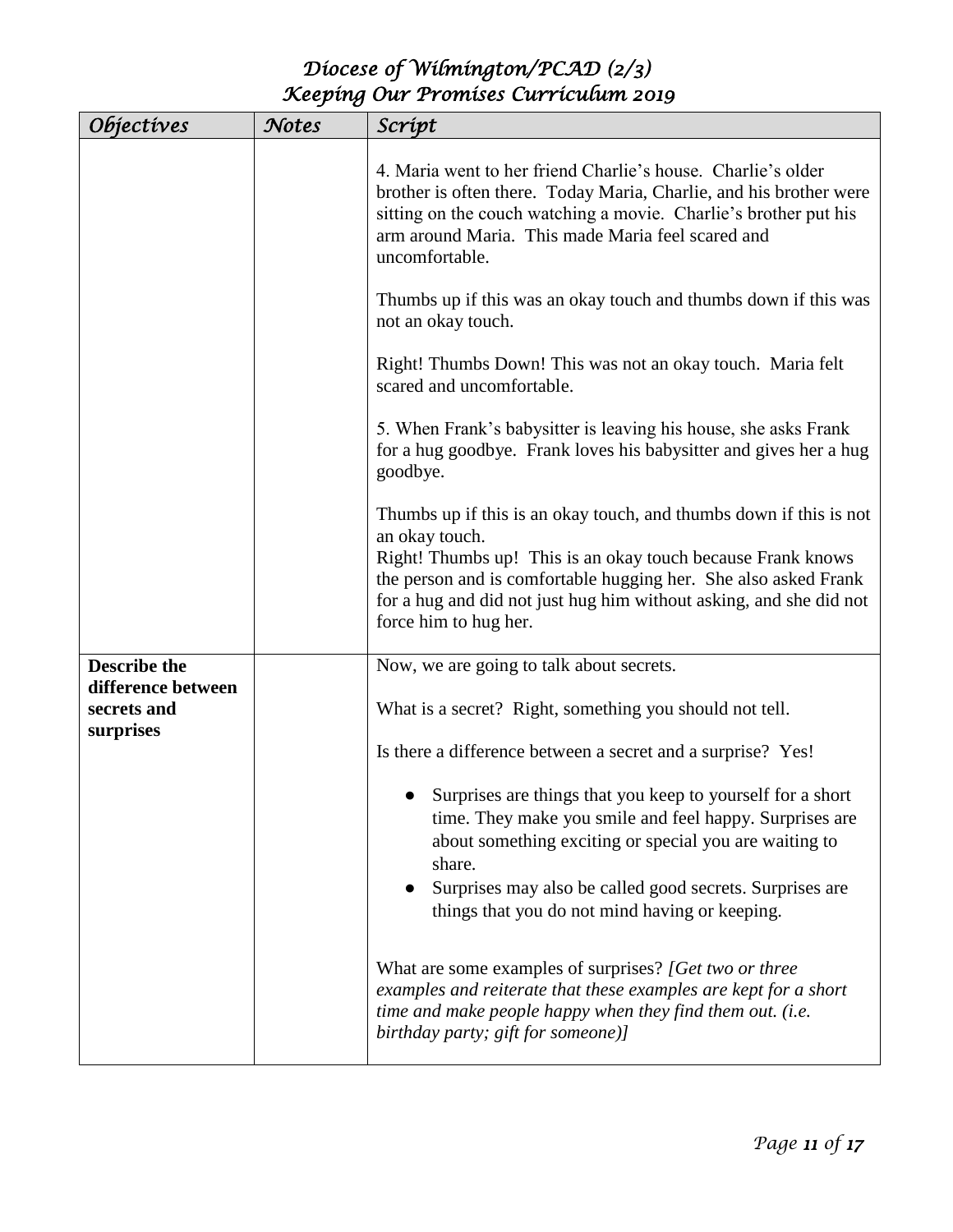| <i><b>Objectives</b></i> | Notes                             | Scrípt                                                                                                                                                                                                                                                                                                                                                                                                                                                                          |
|--------------------------|-----------------------------------|---------------------------------------------------------------------------------------------------------------------------------------------------------------------------------------------------------------------------------------------------------------------------------------------------------------------------------------------------------------------------------------------------------------------------------------------------------------------------------|
|                          | ╬                                 | Secrets are often about things that make people feel sad,<br>scared, worried, hurt, or uncomfortable. Here comes that<br>"uh-oh" feeling again.<br>This is an important reason God gave us feelings! We<br>know when things are not right because we can feel it in<br>our head or our stomach.<br>When someone asks or tells you to keep a secret that is<br>$\bullet$<br>hurting you or someone else, or it gives you that "uh-oh"<br>feeling, you must tell a safe grown-up. |
|                          | Thumbs Up/<br>Thumbs<br>Down Game | We are going to play another round of our Thumbs Up/Thumbs<br>Down Game.                                                                                                                                                                                                                                                                                                                                                                                                        |
|                          | Choose a<br>mixture of            | This time, I am going to tell you something, and you are going to<br>decide if it is a secret or a surprise.                                                                                                                                                                                                                                                                                                                                                                    |
|                          | thumbs up<br>and thumbs<br>down   | If it is a surprise, or good secret, put your thumbs up because it is<br>okay to keep.                                                                                                                                                                                                                                                                                                                                                                                          |
|                          | examples.                         | If it is a bad secret, put your thumbs down because it is not okay<br>to keep.                                                                                                                                                                                                                                                                                                                                                                                                  |
|                          |                                   | [Demonstrate to ensure children know what to do.]                                                                                                                                                                                                                                                                                                                                                                                                                               |
|                          |                                   | Now this is a quiet game which means we are only using our<br>thumbs to give the answers – no talking! Are you ready?                                                                                                                                                                                                                                                                                                                                                           |
|                          |                                   | 1. You got an invitation to your friend's birthday party, but she<br>does not know about it. Is this a surprise or secret?                                                                                                                                                                                                                                                                                                                                                      |
|                          |                                   | Thumbs up if this a surprise and thumbs down if this is a secret.<br>Right! Thumbs up; this is a surprise because no one is getting<br>hurt.                                                                                                                                                                                                                                                                                                                                    |
|                          |                                   | Should you tell? No.                                                                                                                                                                                                                                                                                                                                                                                                                                                            |
|                          |                                   | 2. You are on the bus with your brother. The other kids who sit<br>around him are taking his backpack and throwing it in the back of<br>the bus, and this is the third time it has happened. He tells you<br>not to tell because it will make it worse. Is this a surprise or<br>secret?                                                                                                                                                                                        |
|                          |                                   | Thumbs up if this a surprise and thumbs down if this is a secret.                                                                                                                                                                                                                                                                                                                                                                                                               |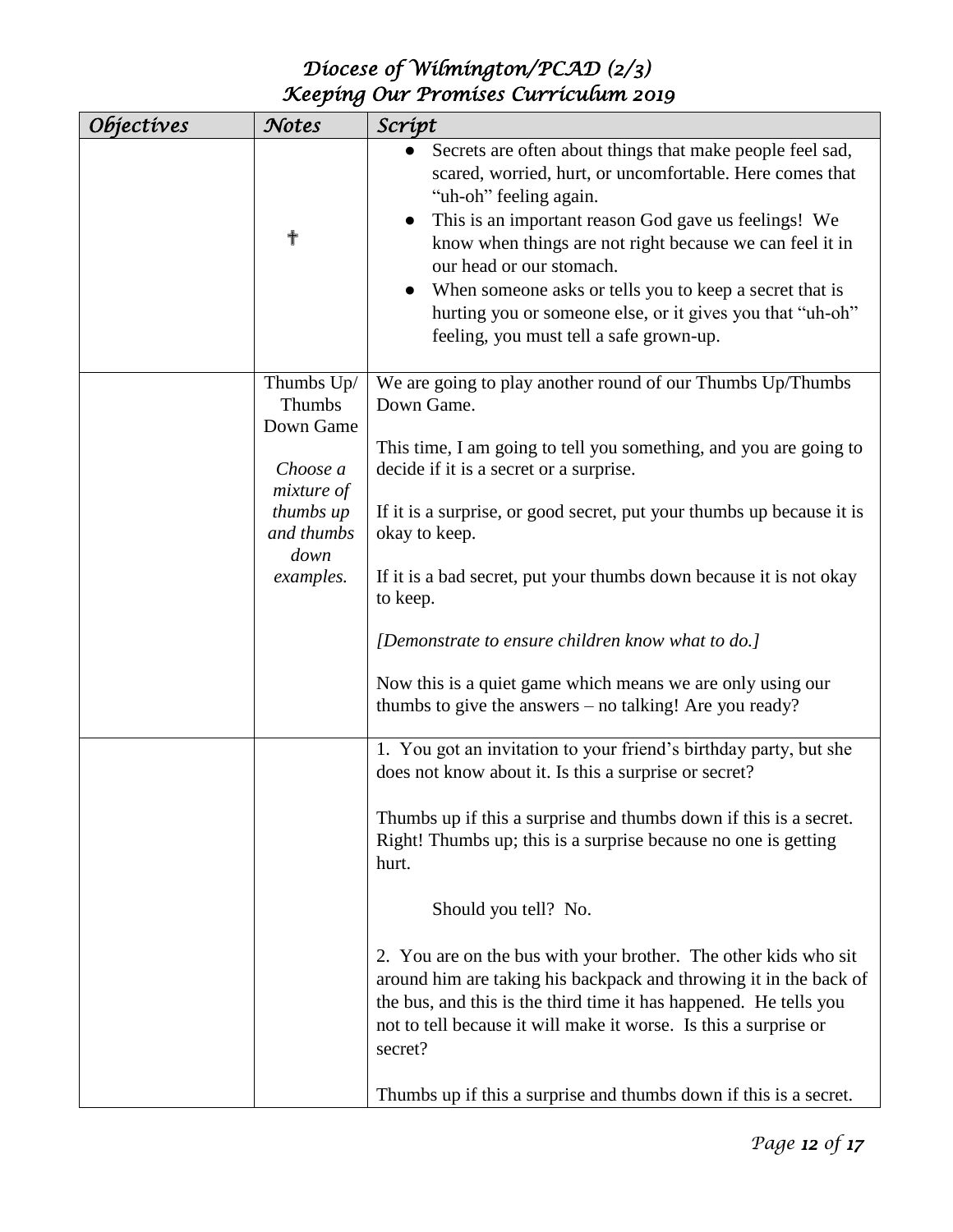| <i>Objectives</i> | Notes | Scrípt                                                                                                                                                                                     |
|-------------------|-------|--------------------------------------------------------------------------------------------------------------------------------------------------------------------------------------------|
|                   |       | Right! Thumbs down; this is a secret. Your brother is being<br>mistreated and needs help.                                                                                                  |
|                   |       | Should you tell? Yes!                                                                                                                                                                      |
|                   |       | 3. You made a special present for your grown-up for her birthday.<br>You must wait until tomorrow to give it to her. Is this a surprise<br>or a secret?                                    |
|                   |       | Thumbs up if this a surprise and thumbs down if this is a secret.                                                                                                                          |
|                   |       | Right! Thumbs up; this is a surprise because no one is getting<br>hurt.                                                                                                                    |
|                   |       | Should you tell? No.                                                                                                                                                                       |
|                   |       | 4. Your babysitter wants to take pictures of your private places<br>and tells you not to tell anyone because you will get in big<br>trouble. Is this a surprise or a secret?               |
|                   |       | Thumbs up if this a surprise and thumbs down if this is a secret.                                                                                                                          |
|                   |       | Right! Thumbs down; this is a secret. Your babysitter wants to<br>do something that is not okay. You need to say "No!" and tell a<br>safe grown-up as soon as you can.                     |
|                   |       | 5. Your teacher asks you and another friend to stay in for recess<br>to help decorate the classroom for a surprise party in the<br>afternoon. She asks you not to tell the other students. |
|                   |       | Is this a surprise or a secret? Thumbs up if this is a surprise and<br>thumbs down if this is a secret.                                                                                    |
|                   |       | Right! Thumbs up because this is a surprise. No one is getting<br>hurt and soon everyone in the class will know about the party.                                                           |
|                   |       | 6. Your bus driver said he would take you to get ice cream after<br>he drops off all the other kids tomorrow. He tells you that you<br>cannot tell anyone because he will get in trouble.  |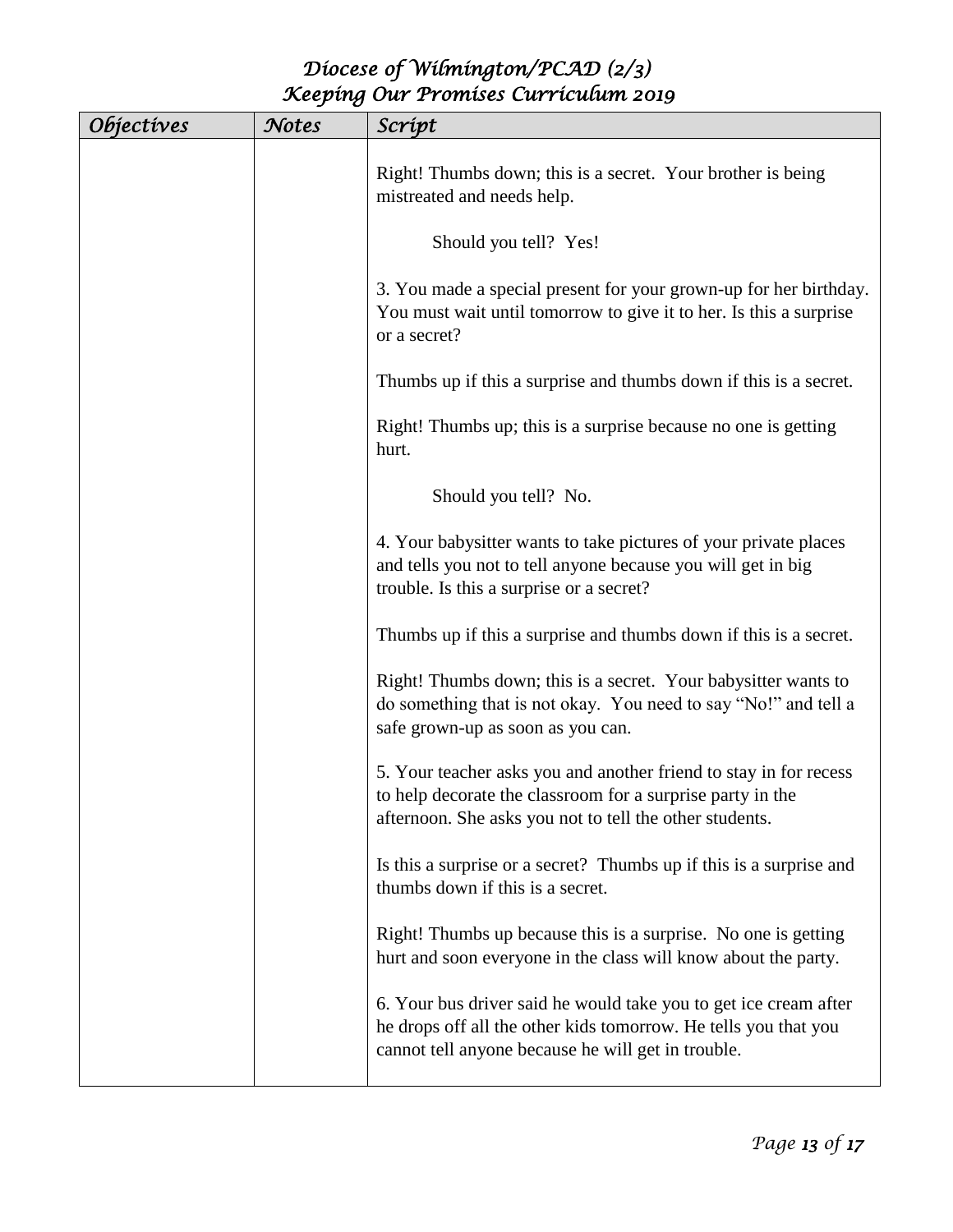| <i><b>Objectives</b></i>       | Notes | Scrípt                                                                                                                         |
|--------------------------------|-------|--------------------------------------------------------------------------------------------------------------------------------|
|                                |       | Is this a surprise or a secret? Thumbs up if this is a surprise and                                                            |
|                                |       | thumbs down if this is a secret.                                                                                               |
|                                |       |                                                                                                                                |
|                                |       | Right! Thumbs down because this is a secret. You should always                                                                 |
|                                |       | check with your parents before going anywhere with someone                                                                     |
|                                |       | else.                                                                                                                          |
|                                |       |                                                                                                                                |
|                                |       | 7. Your mom tells you that she is taking you and your little                                                                   |
|                                |       | brother to the trampoline park this weekend. She asks you not to                                                               |
|                                |       | tell your brother until it is time to go.                                                                                      |
|                                |       |                                                                                                                                |
|                                |       | Is this a surprise or a secret? Thumbs up if this is a surprise and                                                            |
|                                |       | thumbs down if this is a secret.                                                                                               |
|                                |       |                                                                                                                                |
|                                |       | Right! Thumbs up because this is a surprise. No one is getting                                                                 |
|                                |       | hurt and soon your brother will know he is going to the                                                                        |
|                                |       | trampoline park.                                                                                                               |
|                                |       |                                                                                                                                |
|                                |       | 8. Another student takes your snack every day. He tells you not                                                                |
|                                |       | to tell anyone or he will "get you" after school.                                                                              |
|                                |       | Is this a surprise or a secret? Thumbs up if this is a surprise and                                                            |
|                                |       | thumbs down if this is a secret.                                                                                               |
|                                |       |                                                                                                                                |
|                                |       | Right! Thumbs down because this is a secret. Someone is taking                                                                 |
|                                |       | your snack and you need help.                                                                                                  |
|                                |       |                                                                                                                                |
|                                |       | 9. Some older kids show you pictures of naked people on a cell                                                                 |
|                                |       | phone. They tell you not to tell.                                                                                              |
|                                |       | Is this a surprise or a secret? Thumbs up if this is a surprise and                                                            |
|                                |       | thumbs down if this is a secret.                                                                                               |
|                                |       |                                                                                                                                |
|                                |       | Right! Thumbs down because this is a secret. Looking at pictures                                                               |
|                                |       | of someone with no clothes on is not okay. It is important you                                                                 |
|                                |       | tell a safe grown-up.                                                                                                          |
|                                |       |                                                                                                                                |
|                                |       |                                                                                                                                |
| <b>Identify what to do</b>     |       | If someone wants to show you pictures that make you feel                                                                       |
| if in a dangerous<br>situation |       | uncomfortable, scared, or give you the "uh-oh" feeling or if<br>someone wants to touch your private places in a way that makes |
|                                |       |                                                                                                                                |
|                                |       | you feel sad or scared, Say "No!", Get Away, and what is the                                                                   |
|                                |       | third rule? [have the children yell, "Tell Someone!"]                                                                          |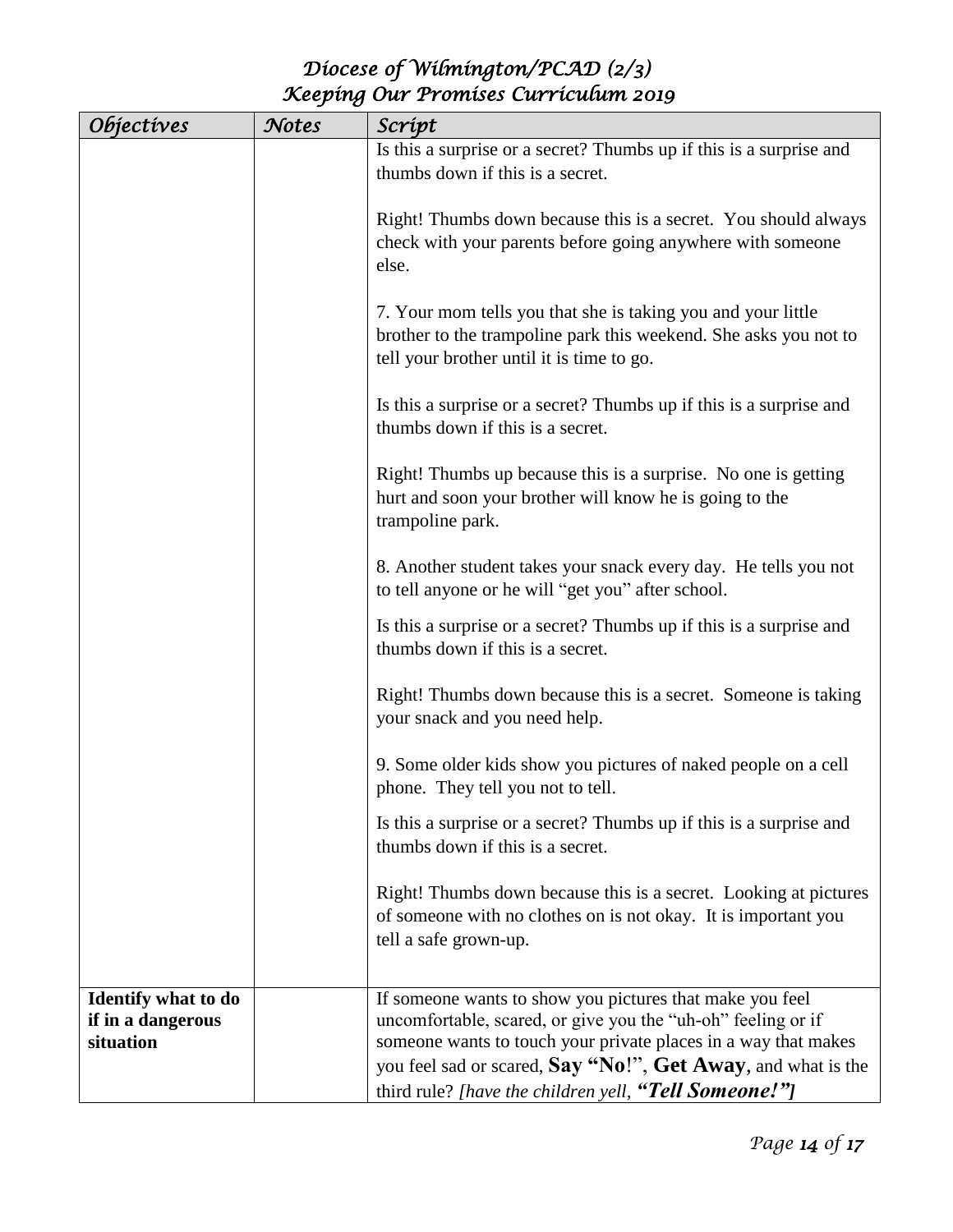| <i><b>Objectives</b></i>                                           | Notes                | Scrípt                                                                                                                                                                                                                                                                                                                              |
|--------------------------------------------------------------------|----------------------|-------------------------------------------------------------------------------------------------------------------------------------------------------------------------------------------------------------------------------------------------------------------------------------------------------------------------------------|
|                                                                    |                      | If anything like this were to happen to you, remember it is not<br>your fault, and it is important to talk about it!                                                                                                                                                                                                                |
| <b>Describe</b><br>characteristics of a<br>safe person             |                      | We have talked a lot today about telling a safe grown-up or adult.<br>Who knows what a safe grown-up is?                                                                                                                                                                                                                            |
|                                                                    |                      | Safe adults are grown-ups that you know well, trust, and feel safe<br>with.                                                                                                                                                                                                                                                         |
|                                                                    |                      | Safe adults are people that:<br>help you<br>$\bullet$<br>you trust<br>listen to you<br>take care of you<br>do not hurt your body<br>do not ask you to keep secrets from other safe adults<br>do not threaten to hurt you                                                                                                            |
| <b>Identify a safe</b><br>person inside and<br>outside of the home |                      | You can have safe adults at home and outside of your house like<br>at school, church, or aftercare.                                                                                                                                                                                                                                 |
|                                                                    | Optional<br>Activity | [Do optional activity: Safe People Plate<br>Give each person the Safe People Plate Handout.<br>Ask them to list one person in each ring who is a safe person.<br>Remind them:<br>to include adults at home and outside of home<br>it must be someone who has the power and ability to help<br>$\bullet$<br>you (over the age of 18) |
|                                                                    |                      | YOU are the one who decides who your safe people are<br>no one can tell you who goes on your list                                                                                                                                                                                                                                   |
|                                                                    |                      | Have everyone share at least one of their safe adults with the<br>class.]                                                                                                                                                                                                                                                           |
|                                                                    |                      | <b>OR</b>                                                                                                                                                                                                                                                                                                                           |
|                                                                    |                      | Who are some of the safe adults you have? We will go around the<br>room and everyone will tell me one safe person who lives inside<br>their home and one who lives outside their home.                                                                                                                                              |
|                                                                    |                      | Remember:                                                                                                                                                                                                                                                                                                                           |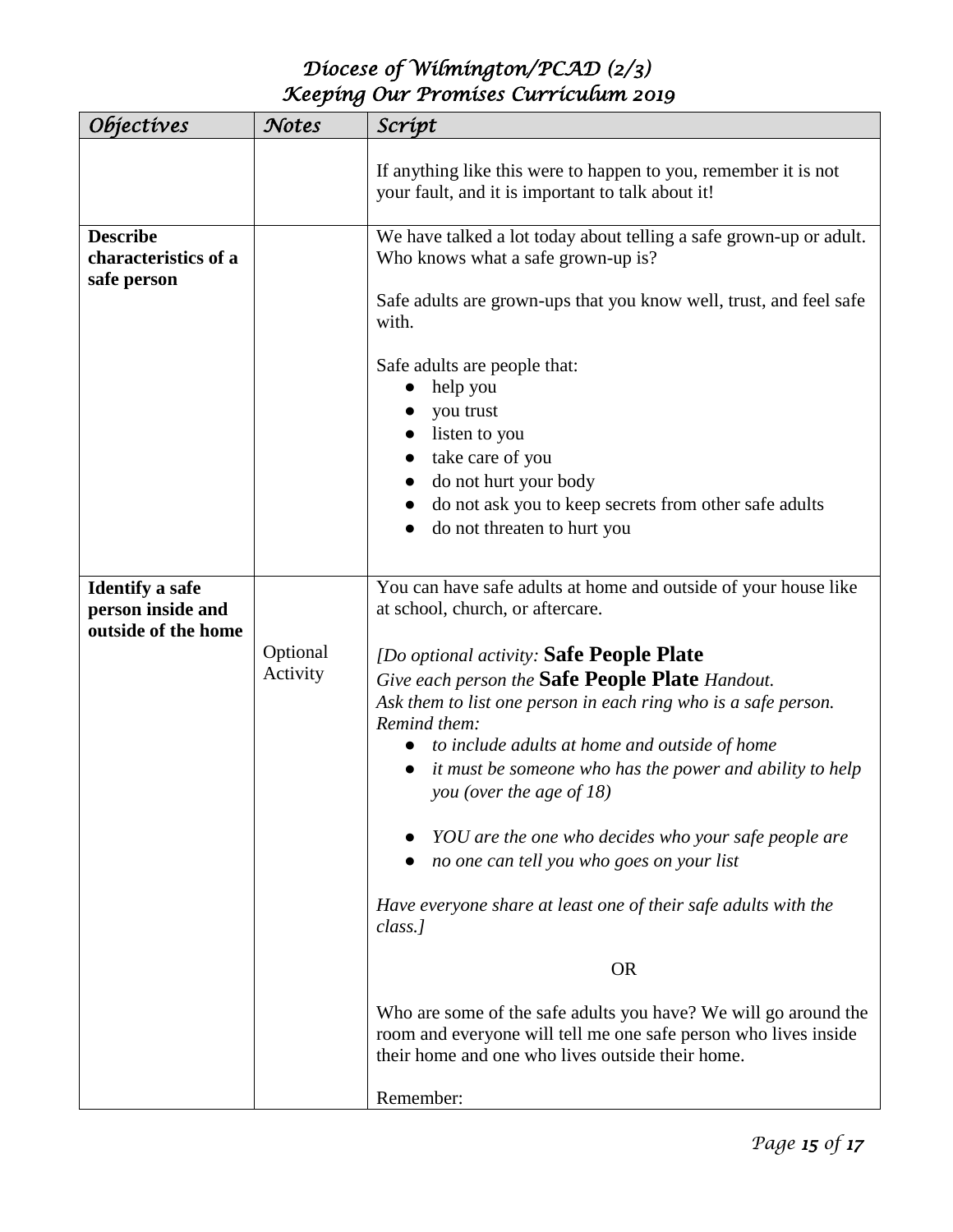| <i><b>Objectives</b></i> | Notes | Scrípt                                                                                                                                                                                       |
|--------------------------|-------|----------------------------------------------------------------------------------------------------------------------------------------------------------------------------------------------|
|                          |       | it must be someone who has the power and ability to help<br>$\bullet$                                                                                                                        |
|                          |       | you                                                                                                                                                                                          |
|                          |       | YOU are the one who decides who your safe people are                                                                                                                                         |
|                          |       | no one can tell you who goes on your list                                                                                                                                                    |
|                          |       |                                                                                                                                                                                              |
|                          |       | [If children identify another child, animal or toy, say:                                                                                                                                     |
|                          |       |                                                                                                                                                                                              |
|                          |       | "Remember your safe person has to be a living person who is a<br>grown-up. The person has to be able to get help for you.                                                                    |
|                          |       | Can your dog talk? No! So he or she could not get help for you.                                                                                                                              |
|                          |       | Can your stuffed animal talk? No! So it couldn't get help for you.                                                                                                                           |
|                          |       | It's okay to talk to your friend or sibling, but you want, to make<br>sure you also tell an adult too. Your friend can help you talk to<br>that grown-up!"]                                  |
|                          |       | Safe people love to hear that they are your safe people. Be sure to<br>tell them why they are your safe people. Your safe people may<br>change as you get older and that is okay.            |
|                          |       | Your list may change because someone on it may move away.                                                                                                                                    |
|                          |       | For example, your friend's mom might be your safe person right<br>now, but if that friend moves away and you do not see that<br>family, your friend's mom might not be on your list anymore. |
|                          |       | It does not mean that person is not a good person, it just means<br>that person is not available to talk to and help you.                                                                    |
|                          |       | Your list also might change because someone does something that<br>makes you feel scared, unsafe, or uncomfortable.                                                                          |
|                          |       | It is okay and important for you to go to another safe person and<br>let him or her know why you no longer want that first person on<br>your safe people list.                               |
|                          |       | Remember YOU are the one who decides who your safe people<br>are.                                                                                                                            |
|                          |       | If someone does not make you feel safe or does something to hurt                                                                                                                             |
|                          |       | your body, it is okay for you to take them off your safe person                                                                                                                              |
|                          |       | list. It does not matter what their relationship is to you.                                                                                                                                  |